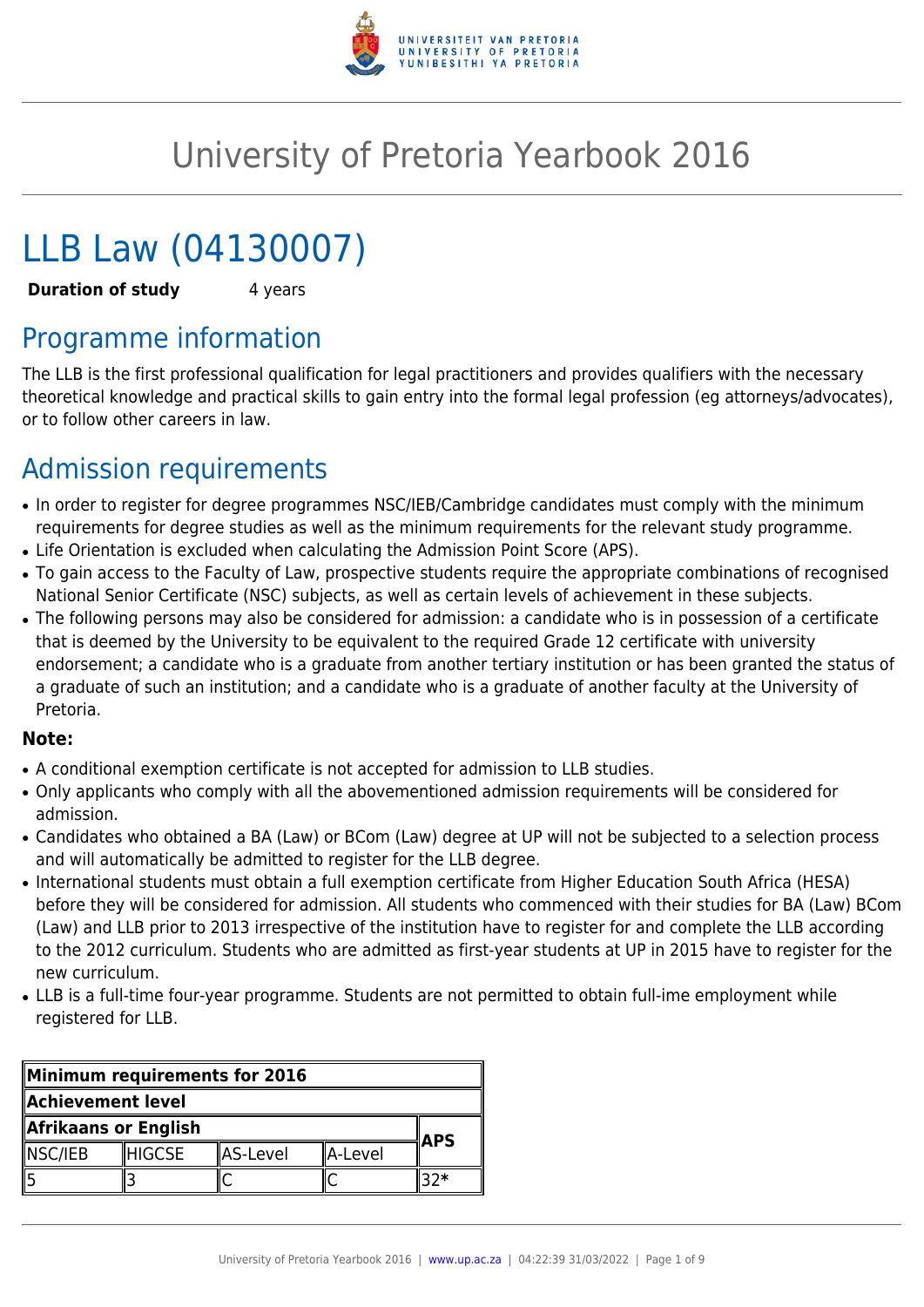

**\***Candidates with an APS of 32 or higher will on receipt of their applications be accepted on a continuous basis until 30 September or until all available places have been taken. Candidates with an APS of 38 or higher will be accepted on a continuous basis until January of the next academic year irrespective of the number of candidates already accepted.

## Other programme-specific information

The Dean determines which elective modules will be presented each year, taking into consideration the availability of lecturing personnel, space and financial implications and/or other circumstances. The Dean may determine the maximum number of registrations for a specific elective module. The Dean may, on recommendation of the relevant head of department, determine that a particular fourth-year elective module will not be offered where on the first day of lectures nine or fewer students are registered for the module.

The Dean has the discretion to credit any other legal module of equal standard passed at another institution as an elective.

The following aspects should be kept in mind:

- Students have to familiarise themselves with the prerequisites for modules from other faculties.
- The modules must fit in on the timetable.
- Number limits of some modules.

Advisory note: Students who intend to pursue an LLB degree must note that to obtain the LLB degree they will be required to obtain at least 24 credits from the following list of language modules: AFR 110, AFR 120, AFR 114, ENG 118, ENG 110, ENG 120.

Elective modules for fourth year of study:

4 modules selected from the following list:

- Law and transformation 410 (AMR 410)
- Alternative dispute resolution 420 (AGF 420)
- Child law 410 (KID 410)
- Deeds and notarial practice 410 (ANO 410) [prerequisite: SAR 310]
- Education law 420 (ONR 420)
- Environmental law 410 (OMR 410)
- Information and communications technology law 420 (KUB 420)
- International elective module 1 (IET 411)
- International elective module 2 (IET 412)
- International elective module 3 (IET 413)
- International elective module 4 (IET 414)
- International humanitarian law 420 (PUR 420)
- Jurisprudence 420 (JUR 420)
- Land and land reform law 420 (GHR 420)
- Law and the community 420 (CLW 420)
- Law of banking and financial institutions 410 (LBF 410)
- Law of damages 410 (SGR 410)
- Law of securities 410 (LOC 410)
- Legal problems of HIV and Aids 410 (RHV 410)
- Media law 420 (MDR 420)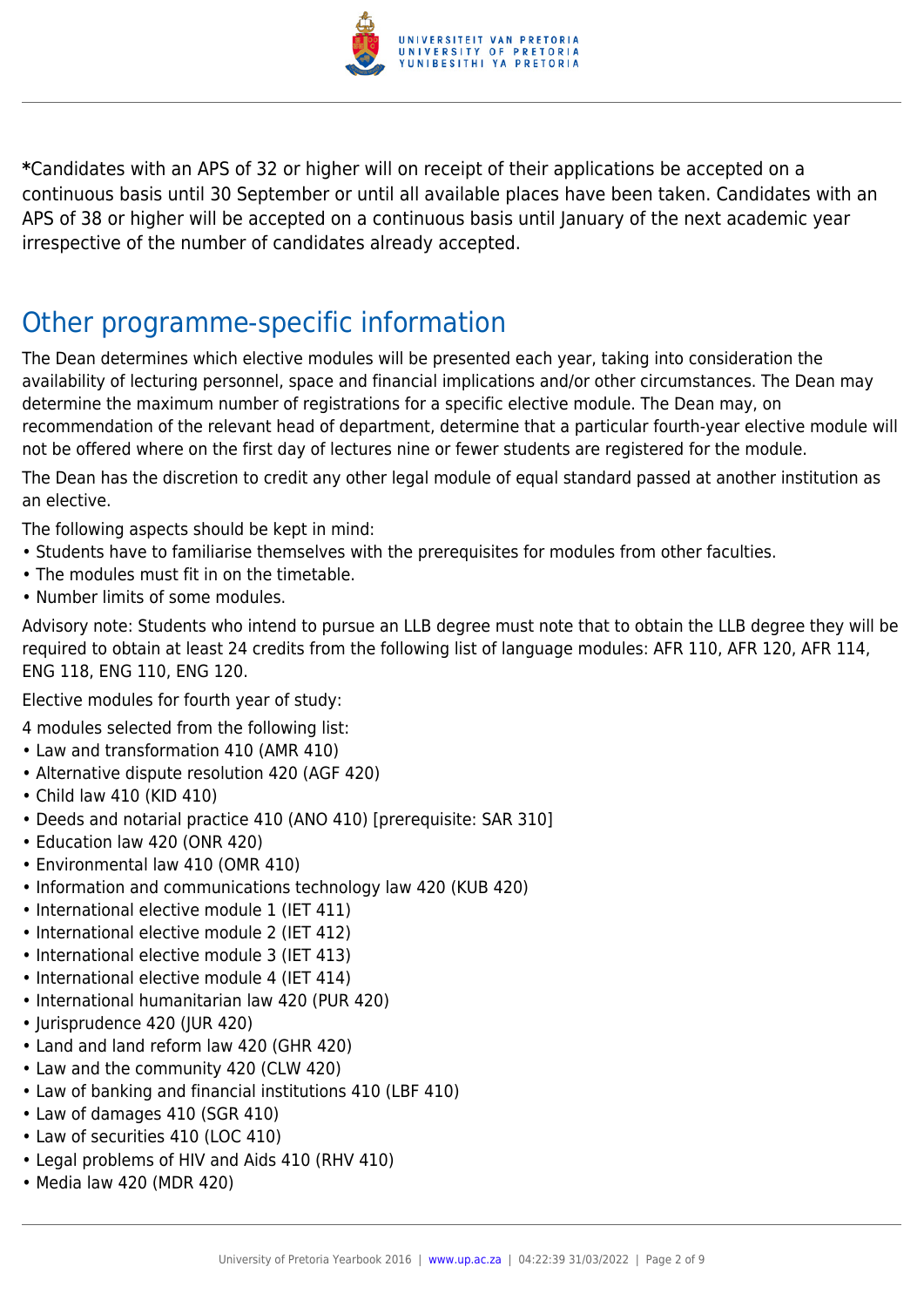

• Medical law 410 (GRG 410)

• Moot Court 420 (SKH 420)(students representing UP in the African Human Rights Moot Court Competition or in the Phillip Jessup International Law Moot Court Competition)

- Municipal law 410 (MRG 410)
- Practical law 400 (PRR 400)(see # below) (20 credits; 2 electives)
- Private international law 410 (IPR 410)
- Social security law 420 (SOR 420)
- Sports law 420 (SRR 420)
- Statutory crimes 410 (SMI 410)
- Tax practice 420 (BLP 420)
- Transnational business law 420 (TBR 420)
- Trusts and estates 410 (TBS 410)

#### **# Practical law 400**

The number of students who may be admitted to the module Practical law (PRR 400) is predetermined by the Dean, in consultation with the Head of the Department of Procedural Law.

Prospective students must apply for admission to the module.

Should more students apply for admission to the module than can be accepted, a selection process will take place on the basis of a student's previous performance and an interview with the Director of the Law Clinic. Students are promoted on the basis of tests, satisfactory execution of assignments, sessions in the Law Clinic and an oral examination.

Practical law (PRR 400) counts 20 credits and counts as two electives.

Certain modules are only applicable to exchange students.

#### **General requirements**

#### **1. Repeating of modules and maximum number of modules per year**

• Students who fail modules must repeat the modules in the following year.

• Students will, however, not be allowed to take more than 200 credits per year. (This will mean that in certain instances students will not be allowed to take all the modules required for a specific year as the outstanding modules must first be repeated and passed.) The Dean may, however, exercise discretion to grant exemption from this provision.

• It is the student's responsibility to choose modules that will not lead to class, test or examination timetable clashes.

#### **2. Credit for modules**

Students transferring from another university can only obtain credit for at the most 50% of the modules needed for the degree and must complete at least 50% of the modules at the University of Pretoria.

#### **Dean's merit list**

The Student Administration office publishes the Dean's merit list by March of every calendar year. The list contains the student numbers, in chronological sequence, of those students who achieved a weighted average (ie in accordance with the credit value of each module) of at least 75% in the preceding calendar year.

The weighted average is calculated as follows: The final mark obtained for each module for which the student registered in the preceding calendar year is multiplied by the credit value for that particular module. The sum of the values so obtained for each module are added together and divided by the total of the credit values of all modules for which the student registered in the preceding calendar year. The average so calculated is not rounded off.

A student who failed module(s) or who failed to gain entrance to the exam in the module(s) in a given calendar year may not appear on the Dean's merit list for that calendar year. A student who registered for less than nine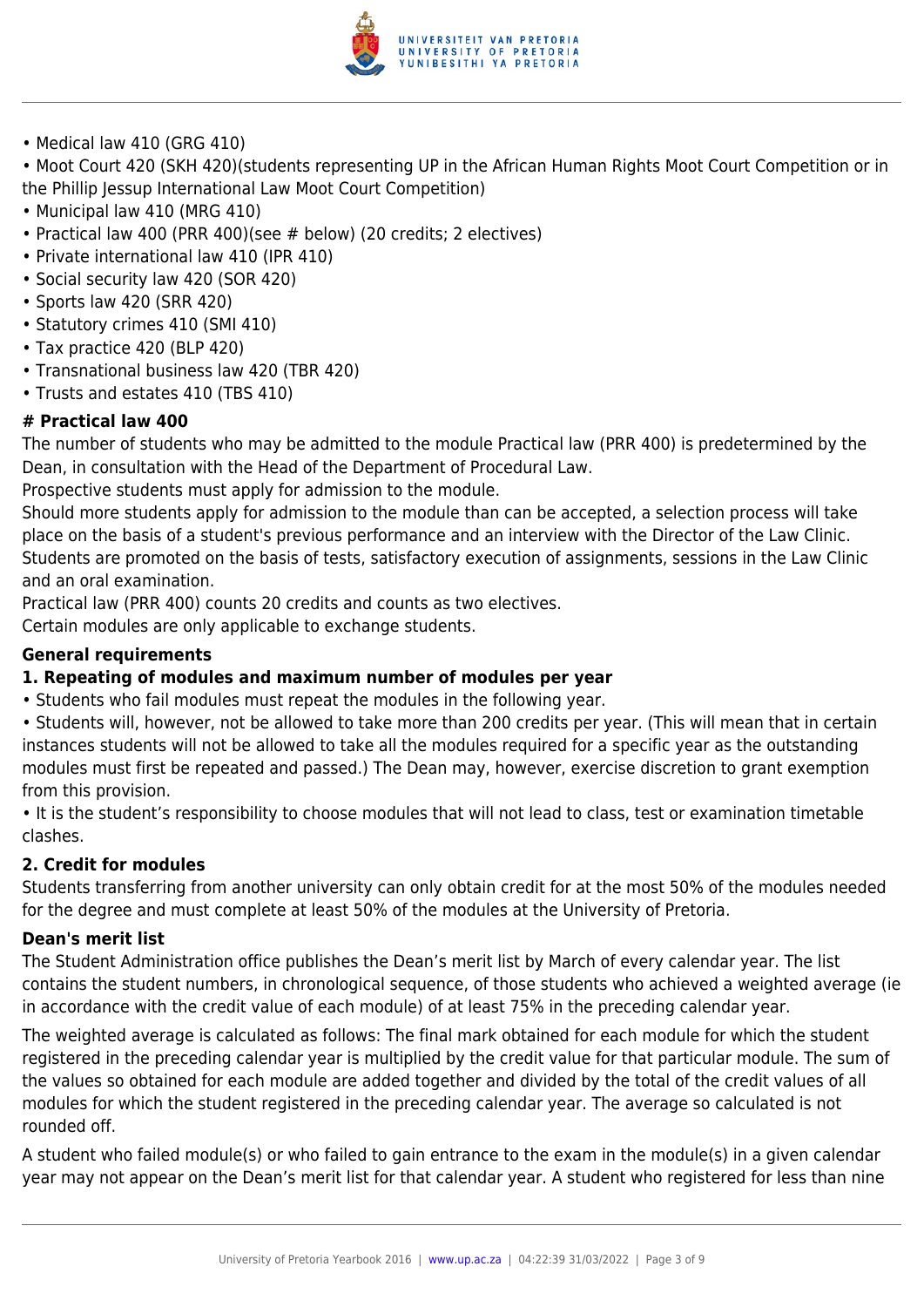

modules in a calendar year may not appear on the Dean's merit list for that calendar year. Modules passed at other universities are not considered in calculating the weighted average.

## Transitional measures

#### **Transitional measures for students who registered for the LLB for the first time prior to 2013:**

- 1. Students who registered for the LLB for the first time prior to 2013 will be allowed to register for the modules as set out in the relevant (pre-2013) yearbook. Yearbooks available at <http://web.up.ac.za/default.asp?ipkCategoryID=1797>
- 2. A student must pass at least 8 semester modules in order to be promoted to the next year of study. First-year students who passed 4 to 7 semester modules may reregister but will not be promoted to the next year of study and therefore will have to register for the 2013 curriculum. The same will apply mutatis mutandis for second-, third- and fourth-year students in 2013 and beyond. (General Regulation G.5.2.c read with paragraph (e), page 17, 2013 Faculty of Law yearbook.)
- 3. A student who passed less than 4 semester modules will not be readmitted to the Faculty of Law. A student who has forfeited readmission to the Faculty, may apply in writing to the Admissions Committee of the Faculty for conditional readmission to the Faculty – with the proviso that the Admissions Committee may stipulate further requirements for progress. A student's application for conditional readmission to the Faculty may be refused. A student who has been conditionally readmitted to the Faculty will have to register for the 2013 curriculum and his/her studies will bemonitored after the first-semester examination in order to determine whether such student has met the set conditions.
- 4. The table below sets out the equivalent module(s) in the revised curriculum. Students who registered for the LLB for the first time prior to 2013 register for the "old" first-year module but attend the classes of the "new" module. The module coordinators for each of the "new" modules will devise detailed transitional arrangements, and publish these arrangements in the study guides, so that "old" students only attend lectures and tutorials dealing with the "old" curriculum, and so that "old" students are only assessed on the "old" curriculum. (Pre-2013 LLB students register for the module in the left-hand column and attend the relevant classes and perform the relevant assessment tasks for the modules in the right-hand column. The module coordinators must ensure that pre-2013 students attend the classes and perform the assessment tasks that correspond with the course content of the pre-2013 modules). Repeating students who fail "old" first-year modules again in 2013 must still register for the "old" module in 2014 but will be expected to complete the content of the "new" module. Repeating students who fail "old" second- to fourth-year modules again in 2014 must still register for the "old" module in 2015 but will be expected to complete the content of the "new" module.

Please note: The new module codes for 2nd-, 3rd- and 4th-year modules become effective in 2014, 2015 and 2016 respectively.

| L<br>. .<br>$\blacksquare$ |  |
|----------------------------|--|
|----------------------------|--|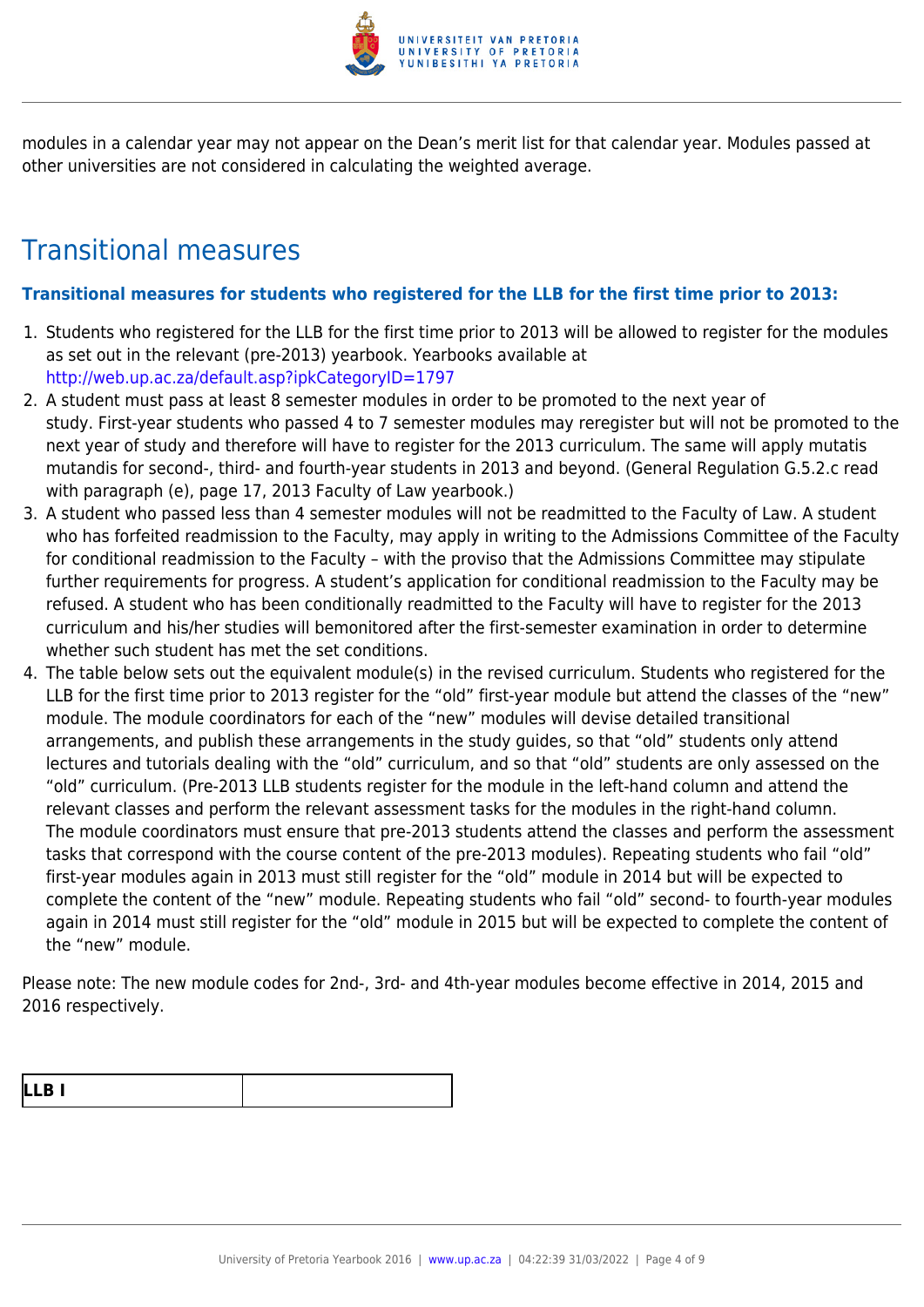

| 2012 Curriculum<br>(Pipeline students<br>register for these<br>modules.) | 2013 Curriculum<br>(Pipeline students<br>attend classes and<br>perform appropriate<br>assessment tasks in<br>these modules.) |
|--------------------------------------------------------------------------|------------------------------------------------------------------------------------------------------------------------------|
| <b>RVD 110</b>                                                           | <b>IUR 110*</b>                                                                                                              |
| <b>RVD 120</b>                                                           | <b>IUR 120*</b>                                                                                                              |
| <b>HVR 110</b>                                                           | <b>ROM 120*</b>                                                                                                              |
| <b>HVR 120</b>                                                           | <b>ROM 120*</b>                                                                                                              |
| <b>IDR 110</b>                                                           | <b>IUR 110*</b>                                                                                                              |
| <b>IDR 120</b>                                                           | <b>IUR 120*</b>                                                                                                              |
| PSR 110 (no change)                                                      | <b>PSR 110</b>                                                                                                               |
| <b>FMR 110</b>                                                           | FMR 121*                                                                                                                     |
| <b>FMR 120</b>                                                           | FMR 121*                                                                                                                     |

| <b>LLB II</b>              | As from 2014    |
|----------------------------|-----------------|
| 2012 Curriculum            | 2013 Curriculum |
| <b>ABR 210</b>             | ABR 410         |
| KTH 220 (no change)        | <b>KTH 220</b>  |
| <b>ERF 211</b>             | <b>ERF 222*</b> |
| <b>ERF 221</b>             | <b>ERF 222*</b> |
| <b>KTR 210</b>             | <b>KTR 211*</b> |
| <b>KTR 220</b>             | <b>KTR 211*</b> |
| <b>MRT 220</b>             | PBL 200*        |
| <b>RPR 210 (no change)</b> | <b>RPR 210</b>  |
| RVW 210 (no change)        | <b>RVW 210</b>  |
| <b>SRG 210</b>             | PBL 200*        |
| <b>SRG 220</b>             | PBL 200*        |
| VBB 220 (no change)        | <b>VBB 220</b>  |

| LLB III             | As from 2015    |
|---------------------|-----------------|
| 2012 Curriculum     | 2013 Curriculum |
| <b>ADR 310</b>      | <b>PBL 310</b>  |
| <b>BWR 311</b>      | <b>BWR 300*</b> |
| <b>BWR 321</b>      | <b>BWR 300*</b> |
| DLR 320 (no change) | <b>DLR 320</b>  |
| ISR 310 (no change) | <b>ISR 310</b>  |
| IGZ 320 (no change) | IGZ 320         |
| ODR 320 (no change) | ODR 320         |
| VHD 320 (no change) | VHD 320         |
| <b>RFF 311</b>      | <b>IUR 310</b>  |
| <b>RPK 310</b>      | <b>RPK 210</b>  |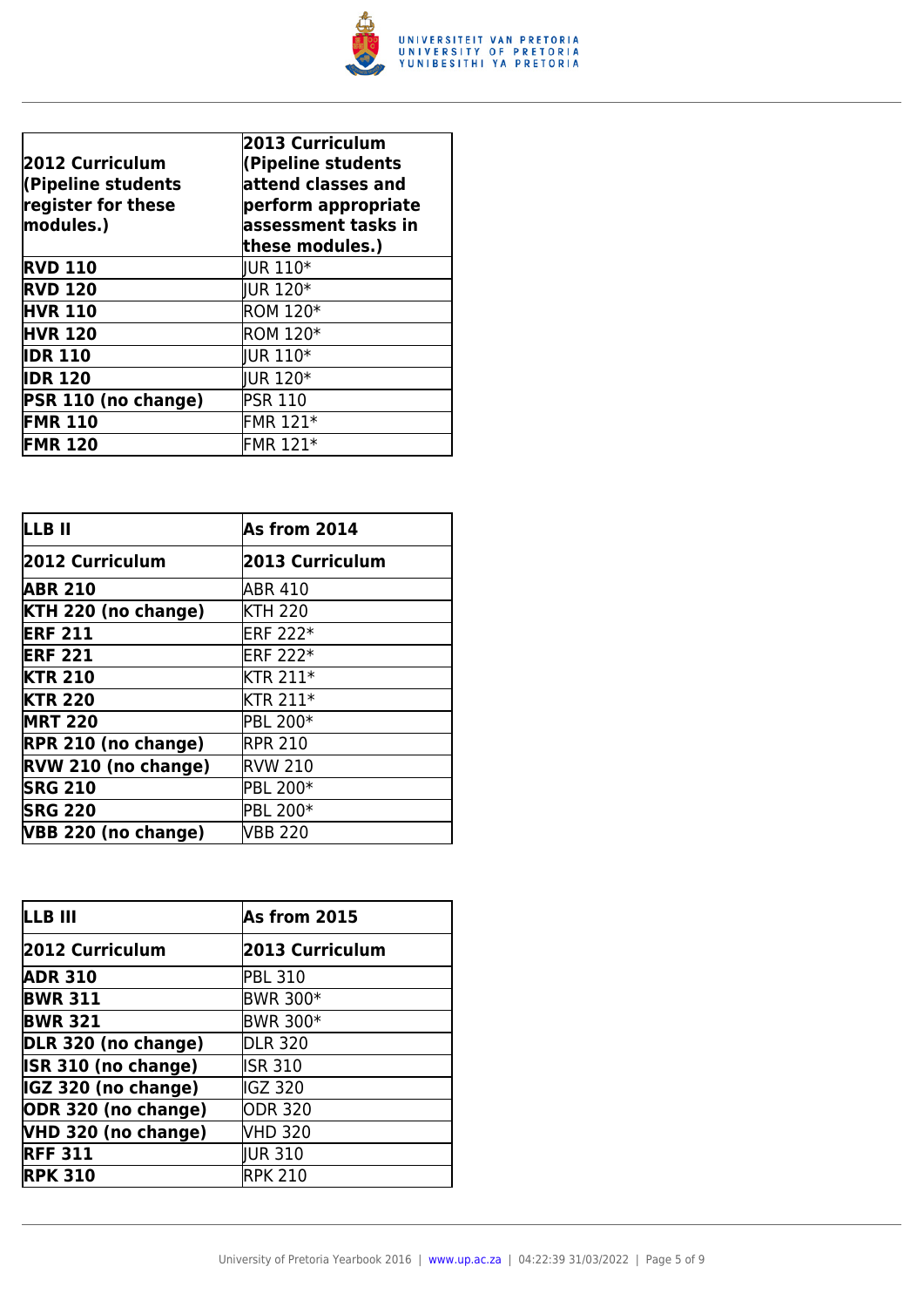

| <b>RPK 320</b>            | <b>RPK 220</b> |
|---------------------------|----------------|
| SAR 310 (no change)       | <b>SAR 310</b> |
| VRR 310 (Kept open for    |                |
| repeaters and students    |                |
| who registered in 2012    |                |
| and prior to 2012. VRR    |                |
| 310 will be presented for |                |
| a further two years and   |                |
| a Summer School may       |                |
| be held in $2014.$ )      |                |

| LLB IV                                           | As from 2016    |
|--------------------------------------------------|-----------------|
| 2012 Curriculum                                  | 2013 Curriculum |
| <b>BLR 410</b>                                   | <b>BLR 310</b>  |
| <b>DVR 420</b>                                   |                 |
| Kept open for repeaters                          |                 |
| and students who                                 |                 |
| registered in 2012 and                           |                 |
| prior to 2012. DVR 420                           |                 |
| will be presented for a                          |                 |
| further two years and a                          |                 |
| Summer School may be                             |                 |
| held in 2015.)                                   |                 |
| <b>IPW 410</b>                                   | <b>PBL 320</b>  |
| <b>SIP 410</b>                                   | SIP 400*        |
| <b>SIP 420</b>                                   | SIP 400*        |
| <b>SGR 410</b>                                   |                 |
| Kept open for repeaters                          |                 |
| $\,$ and students who                            |                 |
| registered before 2013.)                         |                 |
| <b>SKY 400 for pipeline</b>                      |                 |
| students (RHP 320                                |                 |
| $offered for the first time \,$                  |                 |
| in 2015 and SKY 410                              |                 |
| $\operatorname{\sf loffered}$ for the first time |                 |
| in 2016.)                                        |                 |
| <b>SPR 410</b>                                   | SPR 400*        |
| <b>SPR 420</b>                                   | SPR 400*        |
| <b>STR 410</b>                                   | <b>PBL 410</b>  |
| <b>STR 420</b>                                   | <b>PBL 420</b>  |

Note:

\*Detailed transitional arrangements will be provided in the study guides to these modules.

#### **Summer and Winter Schools that may possibly be offered to assist pipeline students to complete their studies:**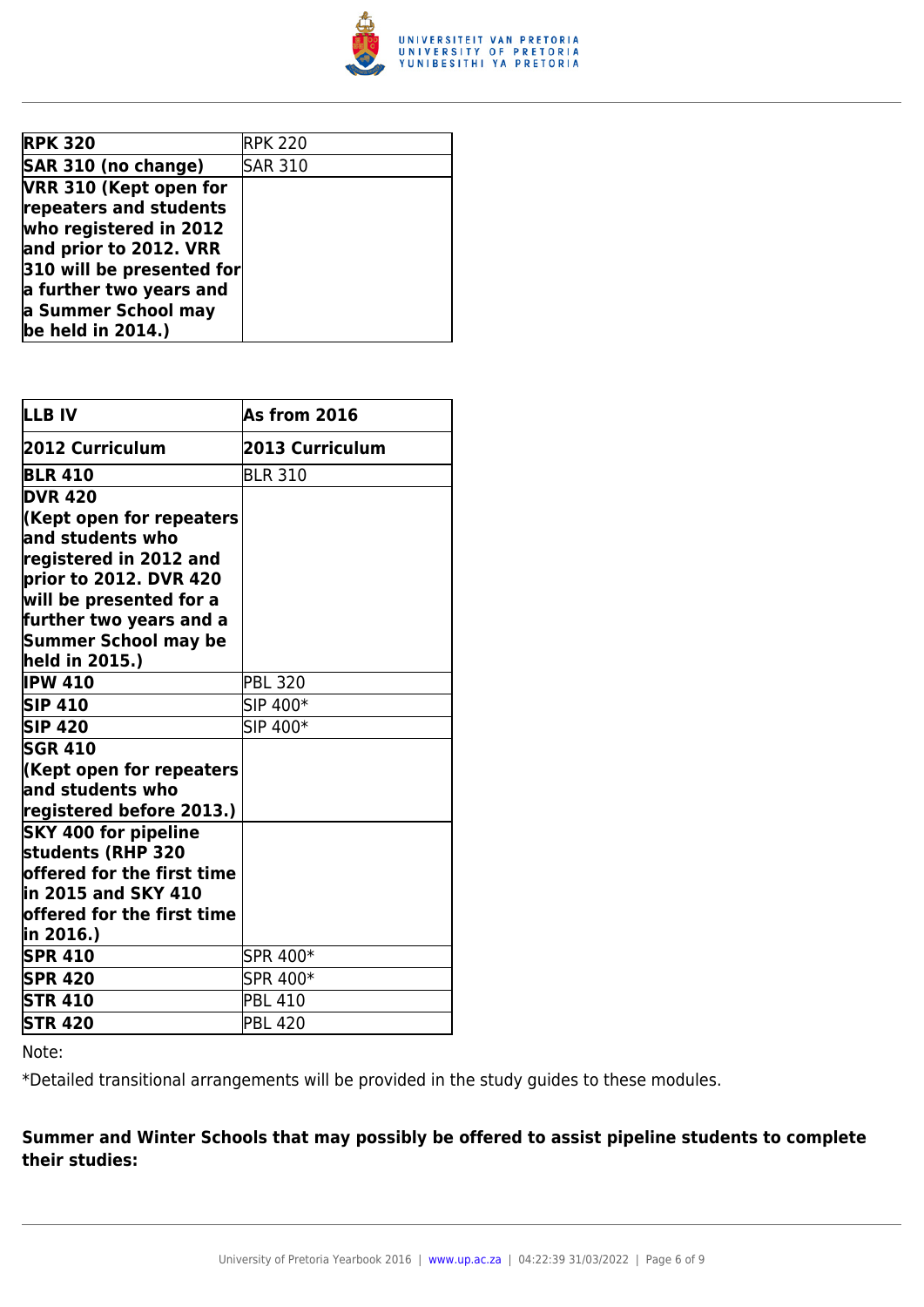

| <b>Winter School 2014-2015</b>    |                 |                                                                         |
|-----------------------------------|-----------------|-------------------------------------------------------------------------|
| Module outstanding: Register for: |                 | <b>Class attendance</b><br>lif not passed during the Winter<br>School): |
| <b>ERF 211</b>                    | <b>IERF 211</b> | <b>IERF 222</b>                                                         |
| <b>SRG 210</b>                    | <b>SRG 210</b>  | <b>PBL 200</b>                                                          |

| Summer School 2014-2016           |                 |                                                                         |
|-----------------------------------|-----------------|-------------------------------------------------------------------------|
| Module outstanding: Register for: |                 | <b>Class attendance</b><br>lif not passed during the Summer<br>School): |
| <b>ERF 221</b>                    | <b>IERF 221</b> | <b>ERF 222</b>                                                          |
| <b>MRT 220</b>                    | <b>IMRT 220</b> | <b>PBL 200</b>                                                          |
| <b>SRG 220</b>                    | <b>SRG 220</b>  | <b>PBL 200</b>                                                          |

In terms of the Faculty of Law Summer/Winter School policy a student may register for a maximum of two modules per Summer/Winter School. If a student fails more than two first-year modules and wishes to enrol for two Summer/Winter School modules, the modules offered by the Department of Jurisprudence must be given preference, as the changes to the content of these modules in the revised curriculum are more far-reaching than those for Family Law (FMR).

Students obtain entrance to the Summer/Winter School by having previously acquired a semester mark in the module, except for BCom (Law) students who may register for ERF 211, ERF 221, MRT 220, SRG 210 and SRG 220 and BA (Law) students who may register for ERF 211 and ERF 221 for the Summer/Winter School without having acquired a semester mark previously.

Summer and Winter Schools will be offered depending on the availability of funds.

The Dean of the Faculty of Law has the discretion to make an equitable and practical ruling where an unforeseen situation arises in the application of the transitional arrangements or where a particular issue has not explicitly been set out in the transitional arrangements.

### Examinations and pass requirements

Please consult the Examination and Test policy as contained in the Faculty Regulations.

### Promotion to next study year

#### **Promotion to next study year**

(According to Regulation G.3 the Faculty Board may set promotion requirements which students must adhere to before they will be promoted.)

- 1. A student must pass modules to the value of 60 credits in order to be promoted to the next year of study.
- 2. A student who passed less than 4 semester modules will not be readmitted to the Faculty of Law. A student, who has forfeited readmission to the Faculty, may apply in writing to the Admissions Committee of the Faculty for conditional readmission to the Faculty – with the proviso that the Admissions Committee may stipulate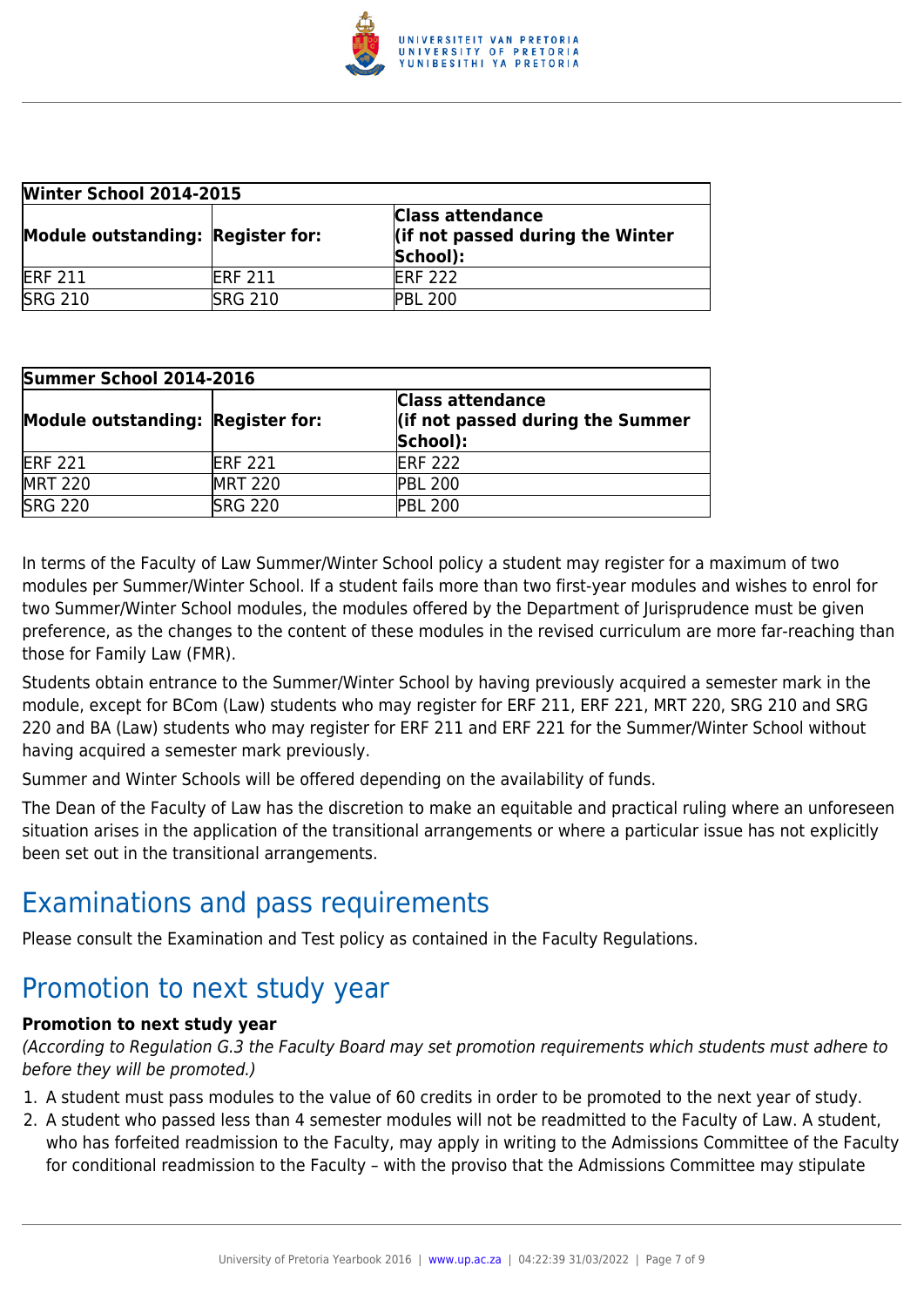

further requirements for progress. A student's application for conditional readmission to the Faculty may be refused.

3. A student who has been conditionally readmitted to the Faculty will have his/her studies monitored after the first-semester examination in order to determine whether such student has met the set conditions.

Re-registration will only be permitted if a student is capable of completing the degree in the prescribed minimum period of 4 years plus a further 2 years according to the opinion of the Admissions Committee.

## Pass with distinction

For the 4-year LLB degree to be awarded with distinction, a student must obtain a grade point average (ie in accordance with the credit value of each module) of at least 75% in respect of all the modules prescribed for the third and fourth years of the LLB degree, completed at this University. The grade point average is calculated as follows: The final mark obtained for each third- and fourth-year module prescribed for the LLB degree, including the electives, is multiplied by the credit value of that particular module. The sum of these values are added together and divided by the total of the credit values of all prescribed third- and fourth-year LLB modules. The average so calculated is not rounded off. A student who failed a third- or fourth-year LLB module, including any of the electives, may not be awarded the degree with distinction.

#### **BA (Law) graduates**

For the LLB degree to be awarded with distinction to a BA (Law) (UP) graduate, a student must obtain a grade point average (ie in accordance with the credit value of each module) of at least 75% in respect of the following modules completed at this University:

RPK 210 and 220 VBB 220 BLR 310 BWR 300 IGZ 320 ISR 310 ODR 320 PBL 310 and 320 SAR 310 VHD 320 ABR 410 PBL 410 and 420 PVR 420 SIP 400 SKY 410 SPR 400 Four final-year electives

The grade point average is calculated as follows: The final mark obtained for each of the modules listed above, including the electives, is multiplied by the credit value of that particular module. The sum of these values are added together and divided by the total of the credit values of the modules listed above. The average so calculated is not rounded off. A BA (Law) (UP) graduate who failed any of the modules listed above, including any of the electives, may not be awarded the LLB degree with distinction.

#### **BCom (Law) graduates**

For the LLB degree to be awarded with distinction to a BCom (Law) (UP) graduate, a student must obtain a grade